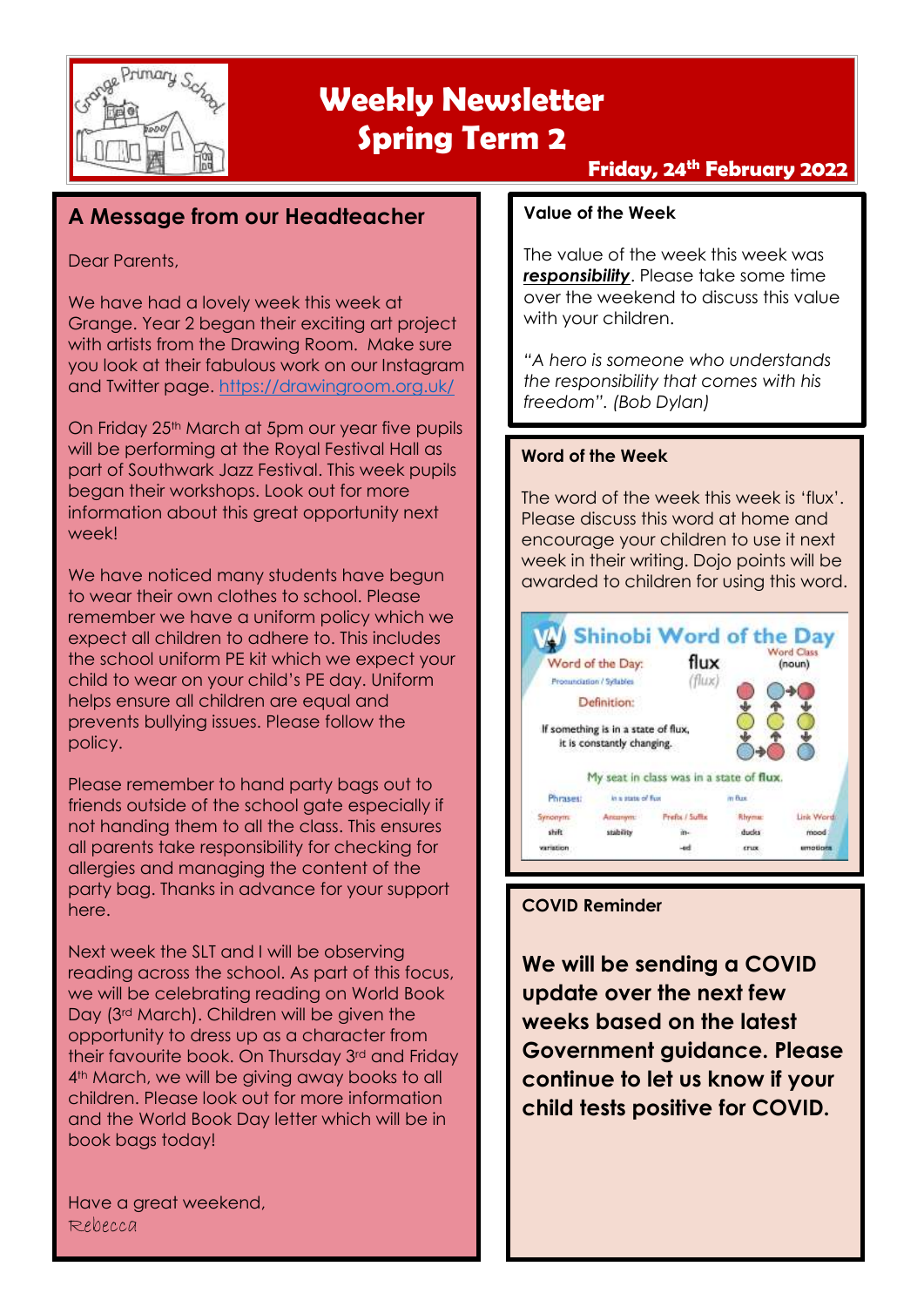

### **Friday, 24 th February 2022**

## Rewards

Years EY, 1 and 2



#### Core Value: **Responsibility**

| <b>Class:</b>       | Name:       | <b>Reason for Award:</b>                                                            |  |
|---------------------|-------------|-------------------------------------------------------------------------------------|--|
| Sun                 | Suhaila     | For always being helpful and friendly.                                              |  |
| Star                | Parker      | For being helpful to her friends when they are sad                                  |  |
| Moon                | Nicolas     | Developing a good relationship with others                                          |  |
| Venus               | Angelina    | For always being very helpful in the classroom.                                     |  |
| Mercury             | Hosna       | For always looking after classroom resources! Thank you                             |  |
| <b>Planet Earth</b> | Alina       | For taking responsibility for tidying up the classroom.                             |  |
| Mars                | Alara-Marie | For taking responsibility for her table and always ensuring it is<br>neat and tidy. |  |

| Class:       | Writer of the week: | <b>Reason for Award:</b>                        |
|--------------|---------------------|-------------------------------------------------|
| Venus        | Muhammed            | For writing a good letter using conjunctions.   |
| Mercury      | Charlotte-Rose      | A brilliant piece of writing about Buses!       |
| Planet Earth | Angel               | Producing a fantastic report about brown bears. |
| Mars         | Jhulian             | For producing a fantastic report on bears.      |

| Class:       | <b>Mathematician of</b><br>the week: | <b>Reason for Award:</b>                                                     |  |
|--------------|--------------------------------------|------------------------------------------------------------------------------|--|
| Venus        | Scarlett                             | For being able to measure different items using cubes.                       |  |
| Mercury      | Joseph                               | Great work in our measuring lesson using non-standard units                  |  |
| Planet Earth | Osman                                | Trying hard to learn the value of different coins and add<br>these together. |  |
| Mars         | Jamaldeen                            | For working hard on Money and adding, different coins<br>together.           |  |

| Class:              | Reader of the<br>week: | <b>Reason for Award:</b>                                   |  |
|---------------------|------------------------|------------------------------------------------------------|--|
| Star                | Harry                  | For beginning to read fluently and confidently             |  |
| Moon                | Enzo                   | Segmenting and blending new words in his reading book.     |  |
| Venus               | Sophia                 | Practising her phonics at home and at school.              |  |
| Mercury             | David                  | Reading confidently and enjoying reading books a lot more. |  |
| <b>Planet Earth</b> | Jamal                  | Becoming more confident when reading aloud in class.       |  |
| Mars                | Slwanos                | For enjoying reading both at home and at school            |  |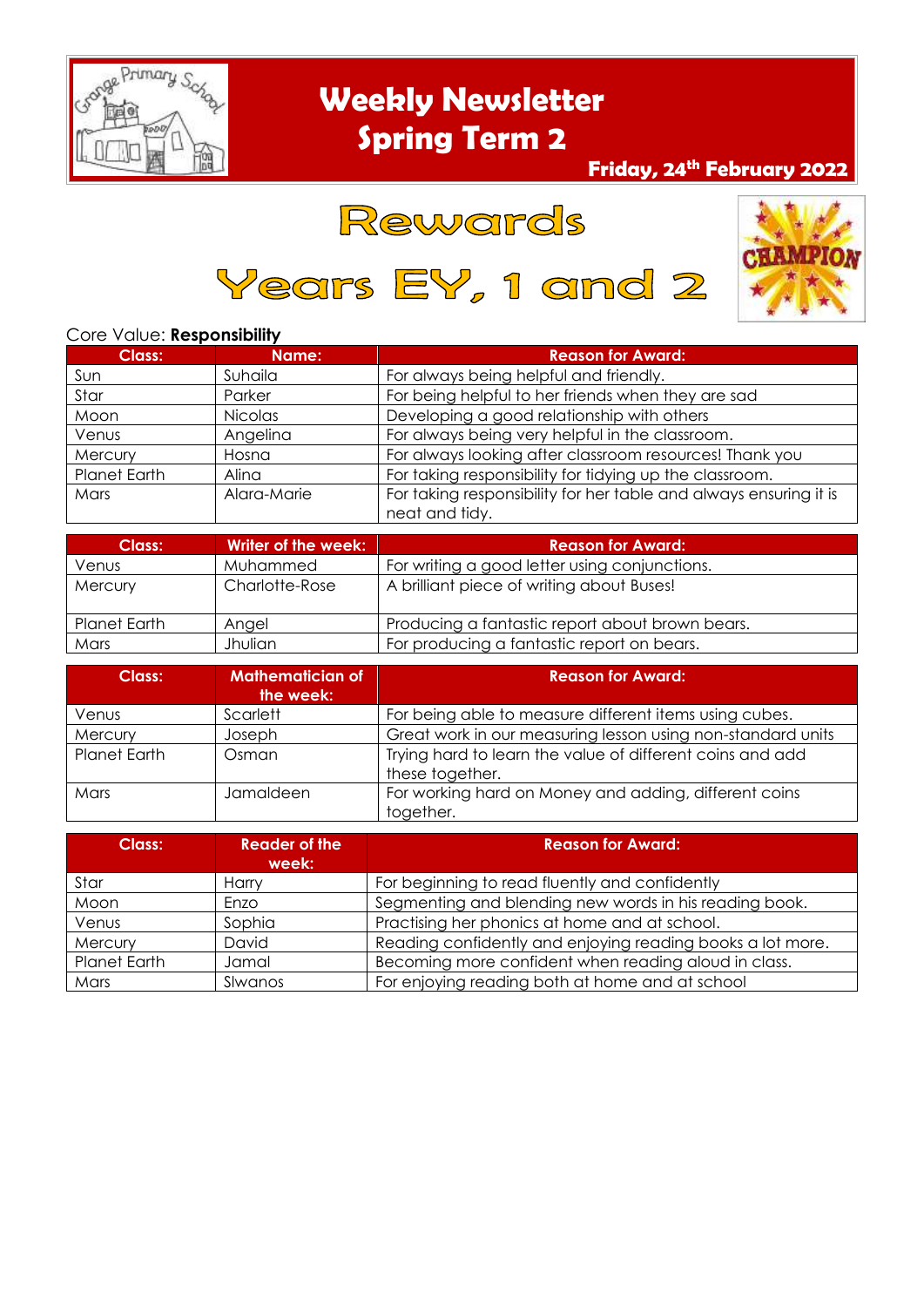

### **Friday, 24 th February 2022**





### Core Value: **Responsibility**

| Class:    | Name:        | <b>Reason for Award:</b>                                                            |  |
|-----------|--------------|-------------------------------------------------------------------------------------|--|
| Jupiter   | Zendaya      | For working through all her subjects and focusing.                                  |  |
| Saturn    | <b>Malak</b> | For being confident in her sounding out while reading.                              |  |
| Supernova | Asiah        | For showing more responsibility towards her learning.                               |  |
| Galaxy    | Rayane       | For showing responsibility by looking after our classroom and school<br>environment |  |
| Pluto     | Jordan       | For always showing and taking responsibility in everything he does.                 |  |
| Neptune   | Bethany      | For taking your role in class seriously and helping Neptune run smoothly.           |  |
| Aurora    | Akram        | For being more focused in class and taking responsibility for his own<br>learning.  |  |
| Sky       | Ahmed        | For showing responsibility in all that he does.                                     |  |

| <b>Class</b> | Writer of the week | Reason                                                                 |  |
|--------------|--------------------|------------------------------------------------------------------------|--|
| Jupiter      | Mohammad           | For writing a circus review using descriptive languages.               |  |
| Saturn       | Ayaan              | For writing incredible descriptive sentences                           |  |
| Supernova    | Nuraz              | For working hard on joining up his writing this week.                  |  |
| Galaxy       | Jayden             | For working collaboratively to find definitions for words              |  |
| Pluto        | Neriyah            | For working consistently to edit and improver her writing.             |  |
| Neptune      | Rayane             | Trying really hard to use the lesson modelling to help write a recount |  |
|              |                    | you are proud of - keep it up!                                         |  |
| Aurora       | Foday              | For brilliant use of a thesaurus to improve his writing this week.     |  |
| Sky          | Riley              | For a fantastic letter with great vocabulary.                          |  |

| <b>Class</b> | <b>Mathematician of</b><br>the week | <b>Reason</b>                                                                                        |  |
|--------------|-------------------------------------|------------------------------------------------------------------------------------------------------|--|
| Jupiter      | Cairo                               | Dividing 2 digit numbers by a 1 digit number with confidence and<br>ease.                            |  |
| Saturn       | Denis                               | For trying his best and succeeding at dividing bigger numbers this week                              |  |
| Supernova    | Saadullah                           | For working hard and showing a great understanding of area this<br>week.                             |  |
| Galaxy       | Victoria                            | For working hard to catch up on her missed learning                                                  |  |
| Pluto        | Konika                              | For working hard to understand decimal numbers.                                                      |  |
| Neptune      | Daniela                             | For working really hard in maths to show your understanding and<br>demonstrating a positive attitude |  |
| Aurora       | Daniella                            | For her amazing focus and understanding of percentages this week.                                    |  |
| Sky          | Papitho                             | For great work with understanding the column method.                                                 |  |

| Class:    | <b>Reader of the week:</b> | <b>Reason for Award:</b>                                      |  |
|-----------|----------------------------|---------------------------------------------------------------|--|
| Saturn    | Erick                      | For practicing his reading at home                            |  |
| Supernova | Nadia                      | For showing great enthusiasm in her reading this week.        |  |
| Galaxy    | Holly                      | For trying her best to read everyday                          |  |
| Pluto     | Hemeda                     | For sharing her joy in reading with her classmates.           |  |
| Neptune   | Adnan                      | Excellent consistency in reading and making good book choices |  |
| Aurora    | Milley                     | For consistently reading every day                            |  |
| Sky       | Ameera                     | For being a fantastic storyteller.                            |  |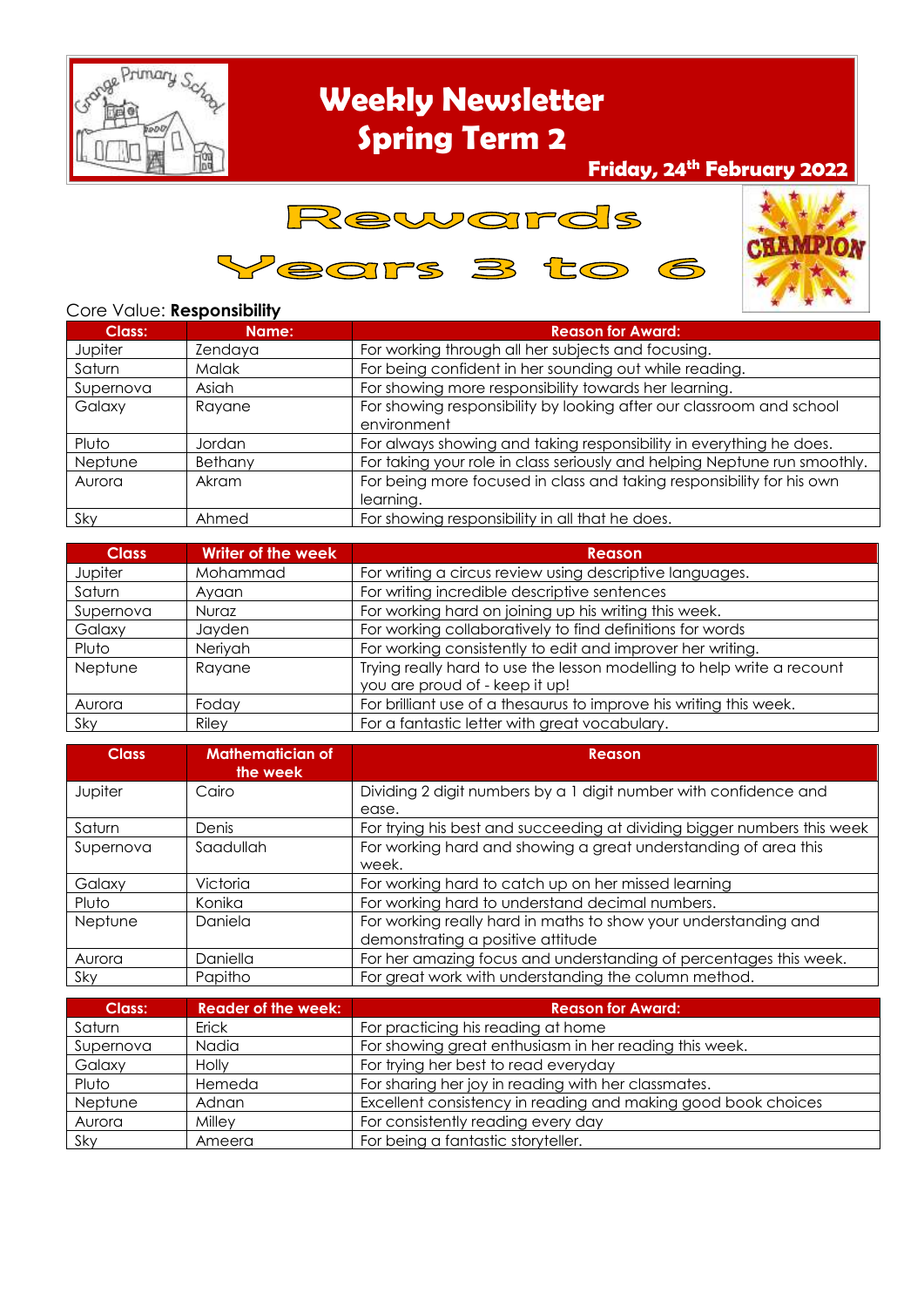

**Dates for the Diary** 

**Weekly Newsletter Spring Term 2**

### **Friday, 24 th February 2022**

# School Information &

| Dates for the Diary             | Important<br>DATE I                                                                                                                |  |
|---------------------------------|------------------------------------------------------------------------------------------------------------------------------------|--|
| 01/03/22                        | St David's Day                                                                                                                     |  |
| 01/03/22                        | Pancake Day                                                                                                                        |  |
| 03/03/22                        | World Book Day - Dress as<br>your favourite book<br>character + loads more!                                                        |  |
| $14/03/22 -$<br>20/03/22        | <b>Science Week</b>                                                                                                                |  |
| 17/03/22                        | St Patrick's Day - Wear<br>Green!                                                                                                  |  |
| 18/03/22                        | Red Nose Day                                                                                                                       |  |
| 19/03/22                        | <b>Holi Celebration</b>                                                                                                            |  |
| 21/03/22<br>27/03/22            | <b>Shakespeare Week</b>                                                                                                            |  |
| 30/03/22                        | House winner's cinema<br>trip                                                                                                      |  |
| 31/03/22                        | <b>Early Years Celebration</b><br>Day                                                                                              |  |
| 31/03/22                        | Children's Last Day of<br>term                                                                                                     |  |
| 01/04/22                        | <b>Tutorial Day - Parents</b><br>come to school for a<br>1-1 meeting with your<br>child. School is closed to<br>the children today |  |
| <b>EASTER</b><br><b>HOLIDAY</b> | Monday, 4th April 2022 to<br>Monday, 18th April 2022<br>(School closed)                                                            |  |
| <b>BANK</b><br><b>HOLIDAY</b>   | Monday, 18th April 2022<br>(School closed)                                                                                         |  |
| First day of<br>Summer<br>Term  | Tuesday, 19th April 2022                                                                                                           |  |

# **Events**



| <b>First Name</b> | <b>Class</b>        | Age         |
|-------------------|---------------------|-------------|
| Sanusi            | <b>Planet Earth</b> |             |
| Lugman            | Saturn              |             |
| Jenai             | Saturn              |             |
| Saadullah         | Supernova           |             |
| Sylvia            | Pluto               | $\vert$ ( ) |
| Somal             | Skv                 |             |

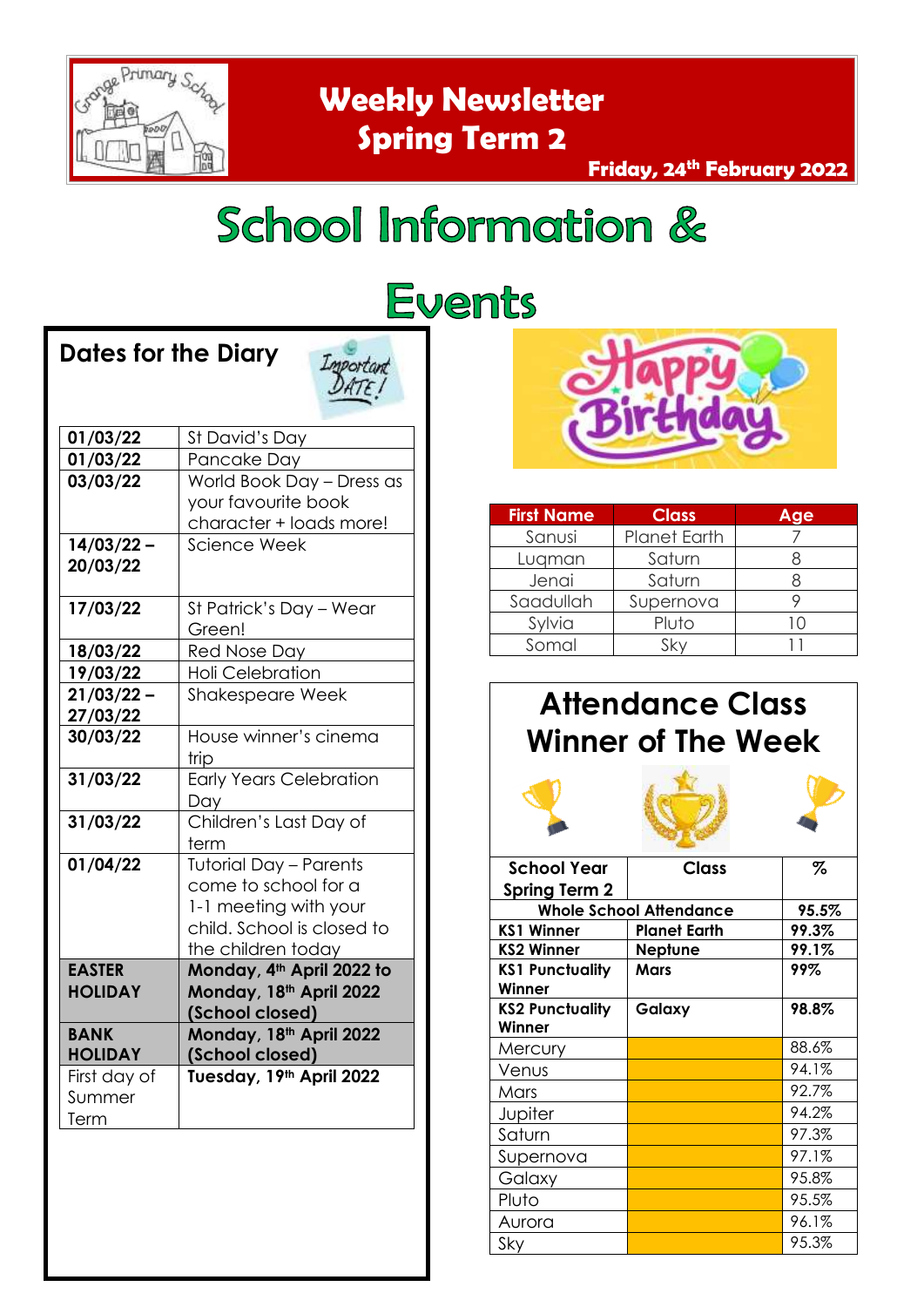

### **Friday, 24 th February 2022**

# **Book of the Week**



Leonora Bolt: Secret Inventor #1 in the Series: Leonora Bolt: Secret Inventor Lucy Brandt Gladys Jose (Illustrator)

### **WARNING: EPIC INVENTIONS AND SECRET SOCIETIES AHEAD**

Leonora Bolt spends her days creating incredible inventions in her TOP SECRET laboratory, under the watchful eye of her terrifying uncle.



### **Skygazing**

**Author:** Anna Claybourne **Illustrator:** Kerry Hyndman Publisher: Welbeck **Editions** 

Skygazing is a double-sided book full of incredible cross-curricular information, fun activities, and beautiful illustrated scenes to enjoy. Discover why the sky is blue, early experiments in flight, and how helicopters stay aloft, before flipping the book to read all about the night sky. Find out how to read the stars, spot the night's flying creatures and see the colours of the aurora borealis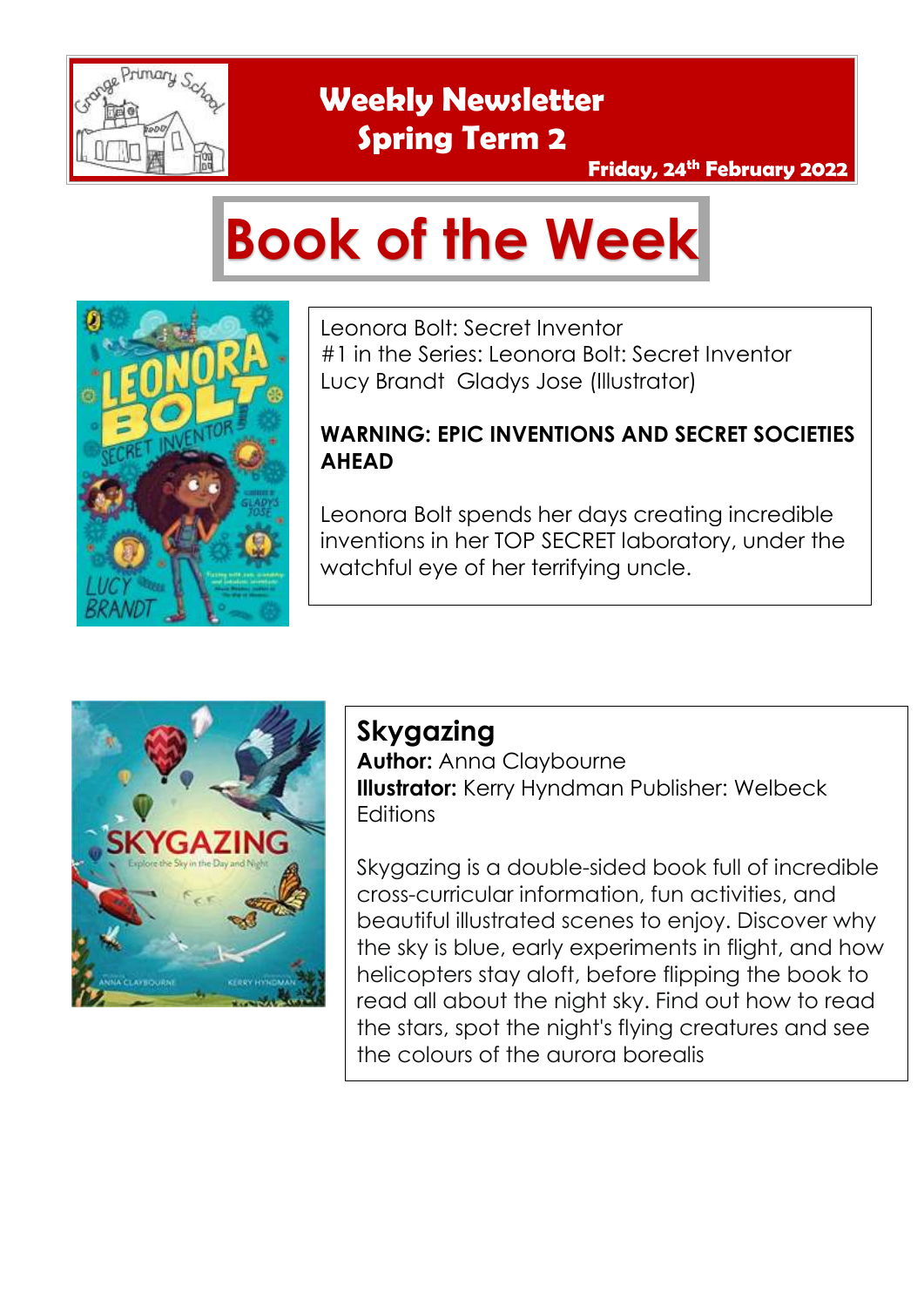



### **The Wooden Spoon Challenge – Home Learning Project**

Get creative by transforming a wooden spoon into your favourite book character! Look out next week for a letter with more information about this.

### **Book Characters Galore**

### **World Book Day**- Thursday, 3rd March 2022

Come to school dressed as your favourite book character. We will be holding a parade in the playground (weather permitting) and there will be certificates for the most original costume in each class!

### **FREE BOOKS- Thursday and Friday – ALBERT McKenzie Hall**

There will be a stall with lots of books aimed at the younger ones for you to take and keep. ALL BOOKS MUST GO!

### **Parents read to children**



We would love it if you could read with your child throughout the week, and let them fill in their reading records to say they have heard you read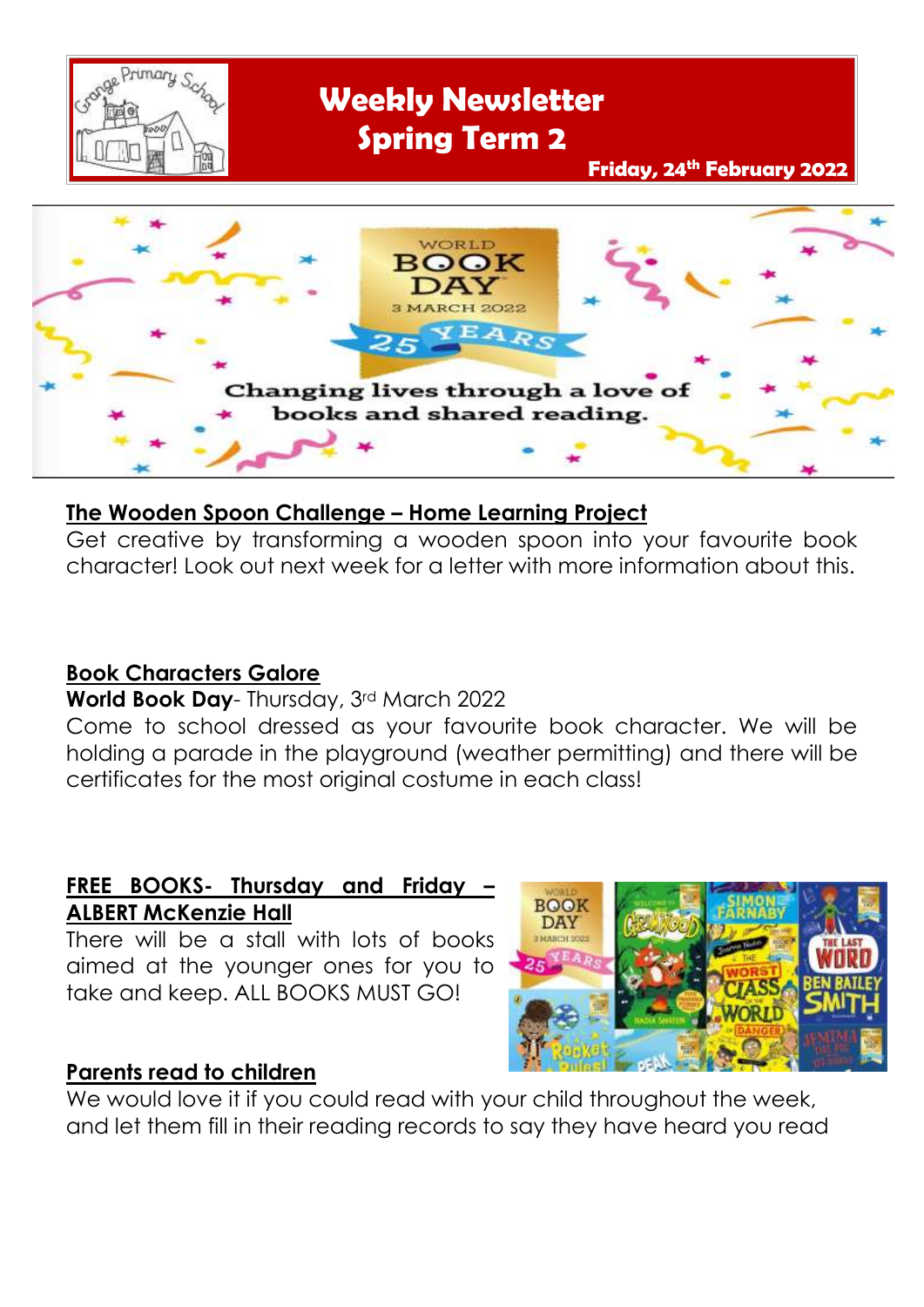

**Friday, 24 th February 2022**



### Moon Class

This week in Moon Class, we have been using our Phonic skills in our writing about the seasons. We are very proud of our children and the progress they are making.



### Mars Class

We have been thinking about our goals and dreams during our PHSE lessons. We discussed our personal successes this week and it was lovely to hear all the children's achievements.

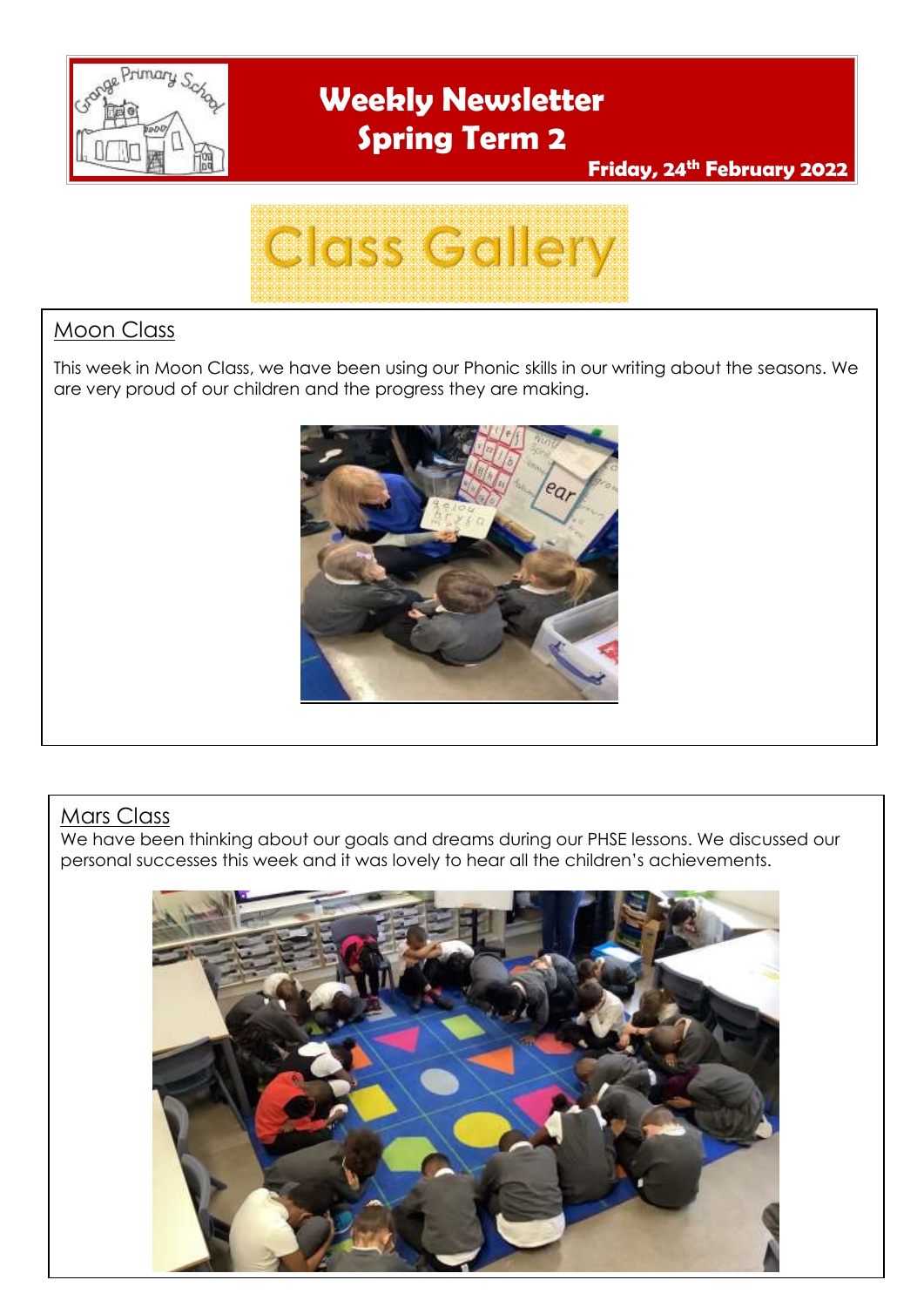

### **Sky Class**

This week in Sky Class, we have started our dance scheme of work in PE. We had 4 movements that we then added our own ideas to form a short dance piece.